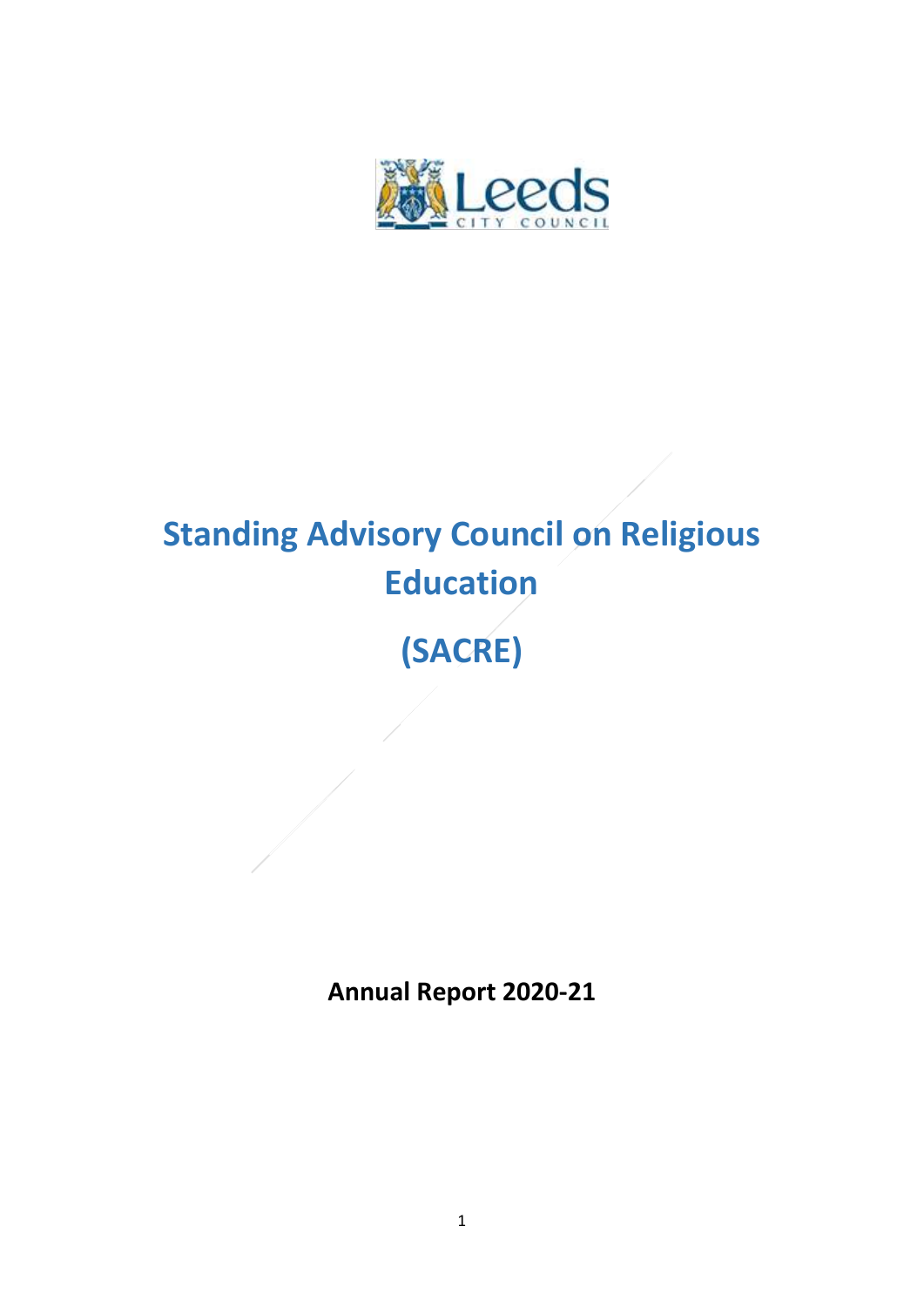### **Introduction by the Chair of SACRE**

This will be my last annual report as Chair and I want to take the opportunity, as a secular member, to stand back and highlight the positive outcomes that can be achieved with a good RE syllabus delivered by well trained and properly supported RE teachers. These include:

- Analysis, critical thinking and logical thought processes.
- Understanding of and empathy for others.
- An appreciation that there are more important things in life than money.
- Valuing difference and diversity based on an understanding of how they contribute to better teamwork and results, and how they enrich the experience of life.

As we look around the world at the current myriad of military, political and environmental crises, many with active forces striving to win our support for actions that history tells us will simply make things worse, we can appreciate that these skills are not just an optional extra or a nice to have. Instead, they will be an absolute necessity as the human race struggles to survive through the next few decades.

#### Mark Edon

Chair of Leeds SACRE 2020-21 and Humanist representative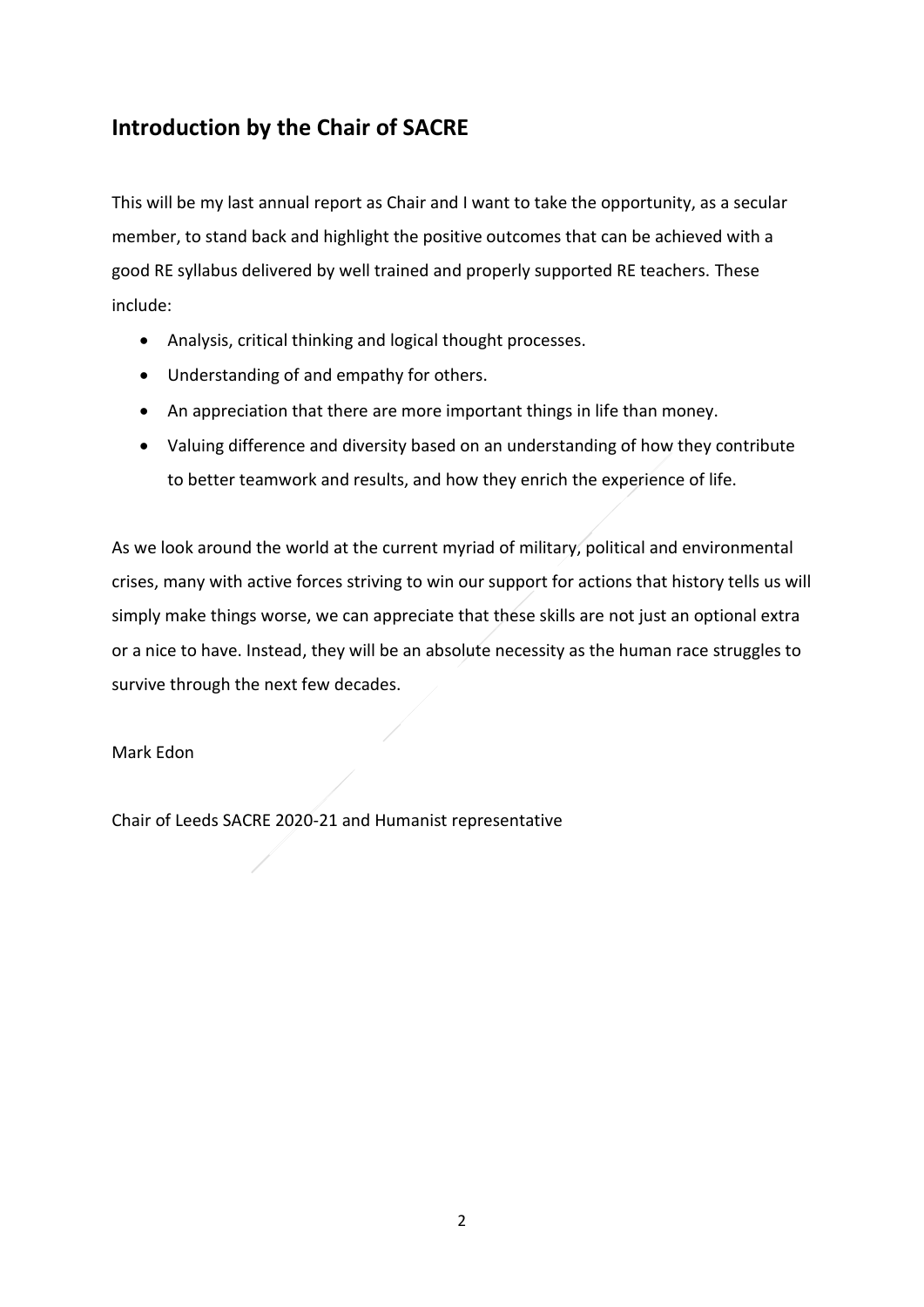#### **Introduction and status of this report**

Every local authority is required to form and support a SACRE which has responsibility for advising on its schools:

- For Religious Education (RE), SACRE advises community, voluntary controlled and Trust and Foundation schools without a religious designation.
- For Collective Worship SACRE advises the LA on community, Trust and Foundation schools without a religious designation.

Although not part of its compulsory statutory role, Leeds SACRE also seeks to serve and support all schools and academies within the city and makes its agreed RE syllabus freely available to all.

An annual report is prepared by Leeds Standing Advisory Council on RE (SACRE) as part of its statutory responsibility. It summarises support for Religious Education and Collective Worship over the school year and also outlines any advice SACRE has given to the local authority during the year, together with the response to such advice. The report is a public document which is also sent to the National Association of SACREs and the Department for Education.

Through the work of Leeds Learning Partnership, the involvement of the RE consultant, and its own deliberations, SACRE can report with insight and authority on the matters included in this report. SACRE does not have the resources to comment in detail on every aspect of RE or collective worship in every school. Specific reports of individual visits and reviews in schools are outside the remit of this general report, but these have informed the overall picture offered.

For further information on the report or on RE and Collective Worship in Leeds, contact Helen Rivers at [helen.rivers@leeds.gov.uk](mailto:helen.rivers@leeds.gov.uk) or Alastair Ross at [alastair.ross@leeds.gov.uk.](mailto:alastair.ross@leeds.gov.uk) For information on SACRE please contact the clerk, Iram Mir at [iram.mir@leeds.gov.uk.](mailto:iram.mir@leeds.gov.uk)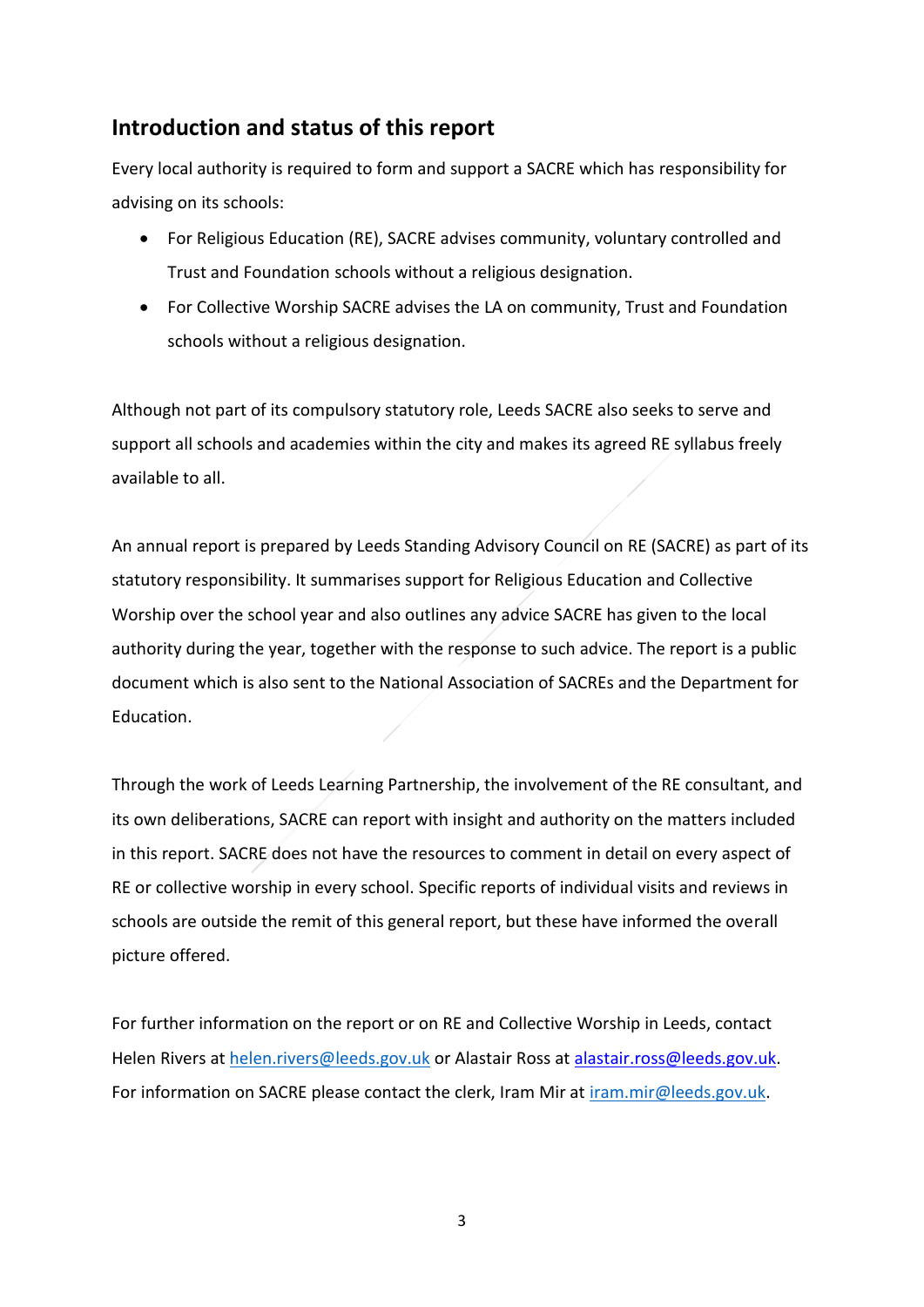#### **Priorities for 2020-21**

In the development plan for 2020-21, the priorities for SACRE are outlined below. Clearly, the impact of the coronavirus pandemic affected all work in education and SACRE was no exception. However, through continued communication and the use of technology training, advice and support all continued. For example, effective CPD was delivered electronically and the possibilities for on-line 'virtual' visits to faith communities were exploited.

- 1. Communication, information and guidance.
	- Produce regular information for schools, including regular updating of intranet for schools and half termly newsletter;
	- Provide updated guidance on key areas: RE, Collective Worship, Celebrating diversity, and nurturing tolerance of different faiths and beliefs.
- 2. Professional development and support
	- Provision of CPD and consultancy for schools;
	- Ensuring RE syllabus and resources are further developed.
- 3. Strategy and priorities
	- Widening participation and involvement in SACRE;
	- Exploring a Yorkshire SACRE Hub;
	- Forming a joint working group on faith and RSE.
- 4. Promoting understanding and tolerance
	- Developing a project to encourage visits and visitors to and from faith communities;
	- Offering free training to faith communities;
	- Designing an audit tool and consultancy support for promoting tolerance and understanding of different faiths in schools.

The report outlines how these priorities have been put in place this year.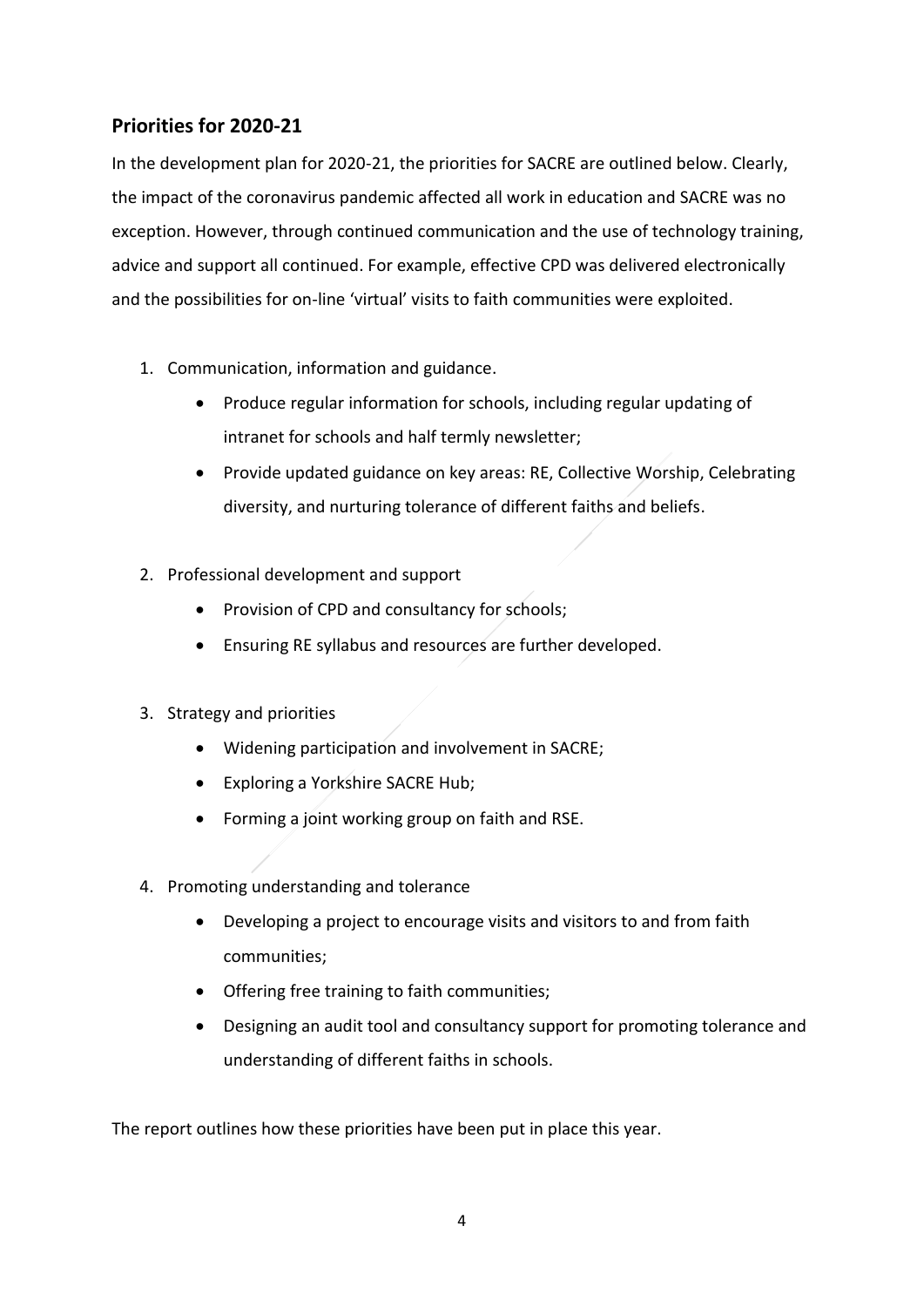#### **Meetings**

There were four meetings of Leeds SACRE during the year 2020-21, all held via Zoom. Meetings are open to the public and minutes are also available on-line. These meetings were held on 30<sup>th</sup> September 2020, 3<sup>rd</sup> December 2020, 16<sup>th</sup> March 2021 and 16<sup>th</sup> June 2021.

SACRE meetings for 2020-2021 have been provisionally arranged for these dates:  $21^{st}$ September 2021,  $16<sup>th</sup>$  November 2021, 22<sup>nd</sup> March 2022 and  $7<sup>th</sup>$  June 2022. Details of arrangements for any SACRE meeting can be obtained from the clerk, Iram Mir [\(iram.mir@leeds.gov.uk\)](mailto:iram.mir@leeds.gov.uk).

As well as considering the general position of RE and collective worship in the city, SACRE discussed the following issues at its meetings during the year:

- The Local Agreed syllabus;
- Application to Westhill Trust for grant for educational resources, including films of places of worship for use by schools;
- RE subject review prepared by Ofsted and written by RE lead, Richard Kueh, published in May;
- National Association of SACREs (NASACRE) items of interest or action, including report from NASACRE on SACRE funding. This report was compiled following freedom of information requests to all local authorities in England;
- Discrimination and prejudice, including Black Lives Matter, islamophobia and antisemitism;
- Future joint meetings of chairs and vice chairs across West Yorkshire (WYSACRE);
- Faith and education project to encourage engagement between faith communities and schools;
- Relationships, Sex and Health Education and the production of support materials for schools.

Further detail on all these areas is included in this report.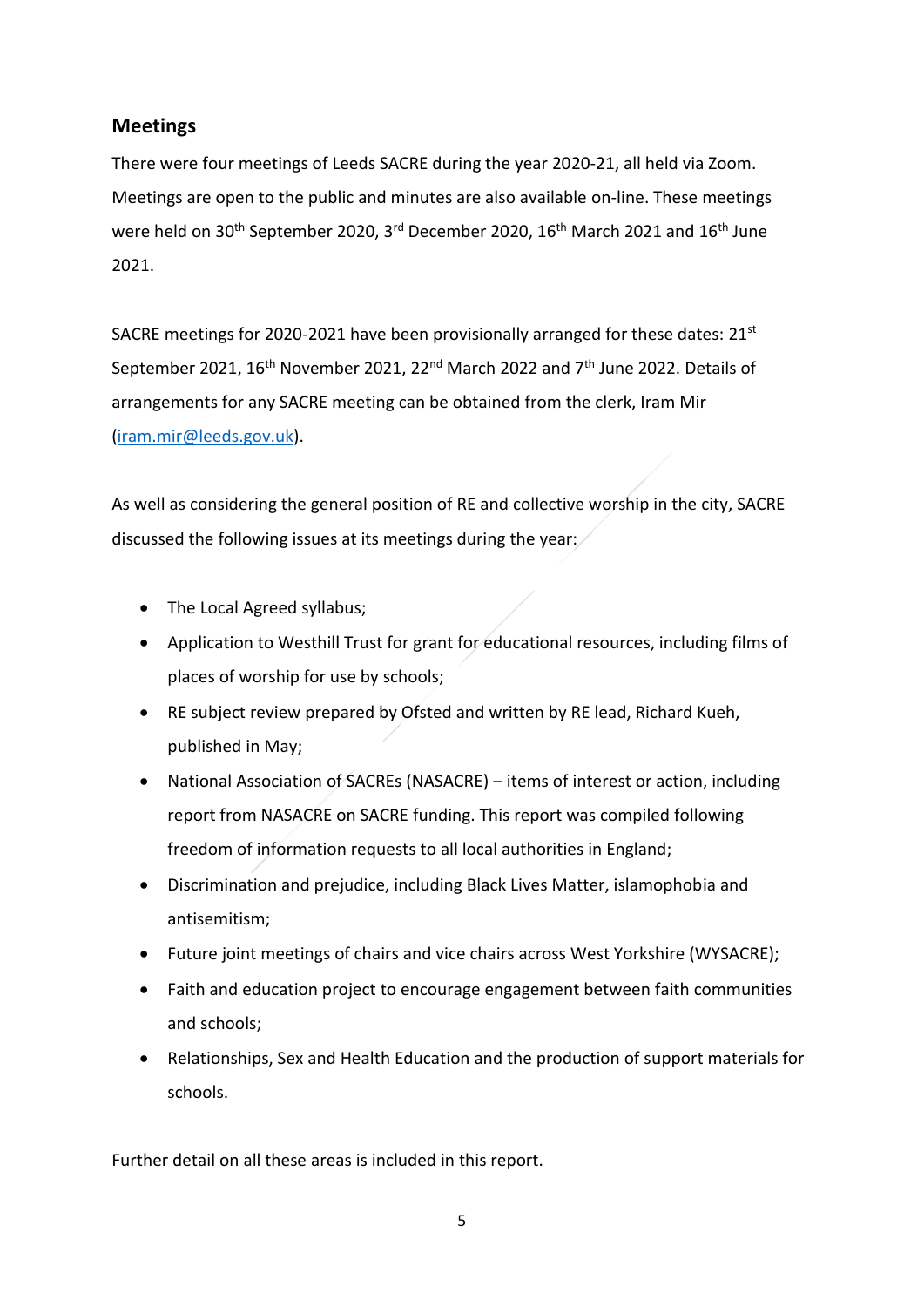#### **Membership**

SACRE membership includes representatives from all four constituent committees.

- Committee A Faith communities except for the Church of England
- Committee B Anglican representatives
- Committee C Teachers and schools
- Committee D Leeds City Council

A full list of members is appended to this report.

#### **Funding of SACRE**

In 2021 the National Association of SACREs (NASACRE) prepared a report on the funding of SACREs. The information was based on a Freedom of Information Request to all local authorities in England. The key findings were:

- The majority of SACREs in England do not get a sufficient share of the CSSB to enable them to carry out their duties well.
- Only 12 Local Authorities in 2019-2020 stated that they used 2% or more of CSSB funds on SACRE business, meaning 92% of SACREs were allocated less than 2% of the CSSB. 25 Authorities (18%) claim to use no funding on SACRE business in contravention of statutory responsibilities.
- Over a quarter (27%) of Authorities stated they allocate no funds to professional support for the SACRE.
- More than half of LAs (42, 53%) disclosed that they do not use any funds to support RE in schools. Due to lack of adequate support it is increasingly difficult for some SACREs to fulfil their statutory duties;
- 7 LAs said that their Agreed Syllabus was over 6 years old. One syllabus was last reviewed in 2010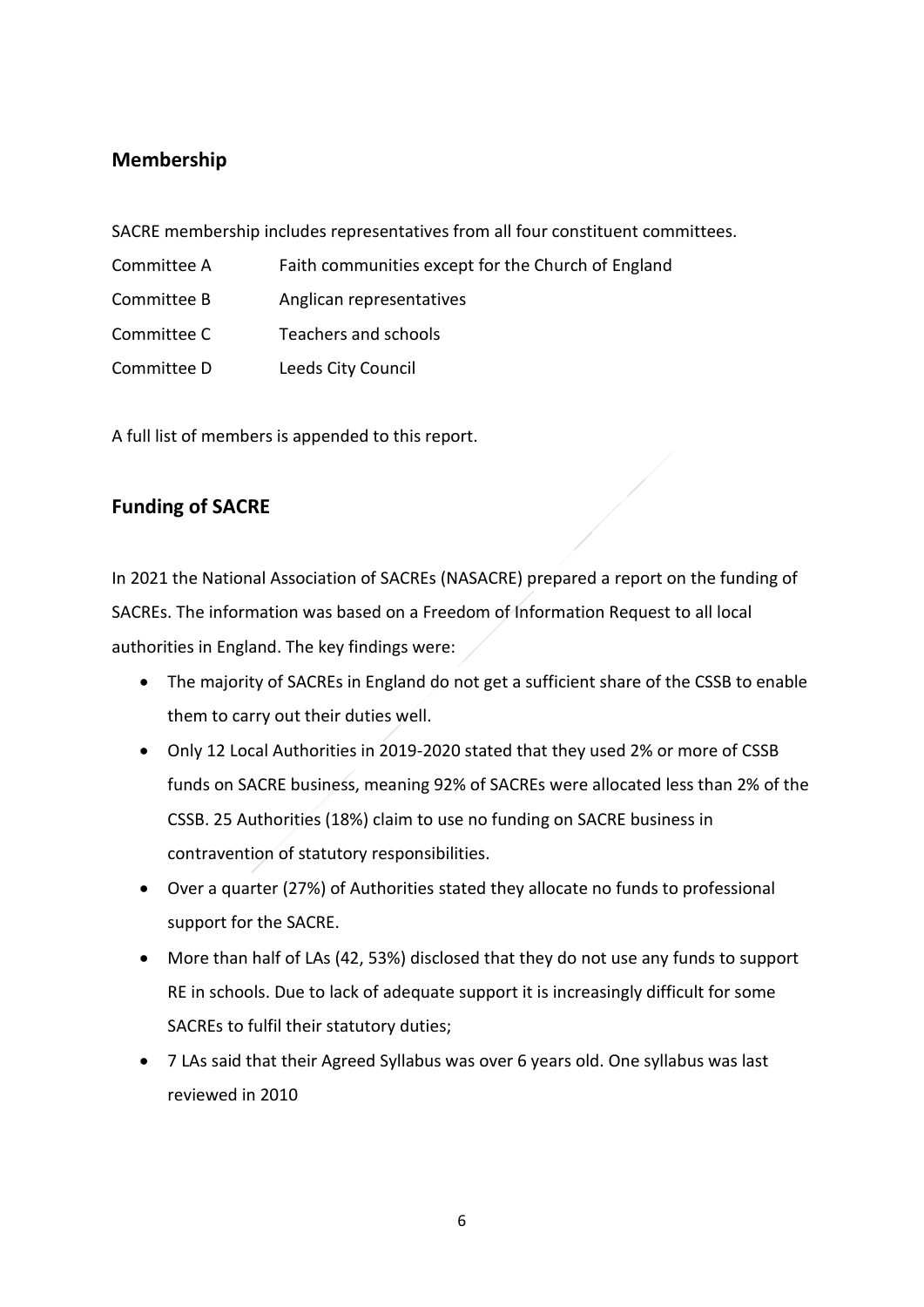Leeds City Council funded RE with £17164 during 2019-20. Most of this provided payment to consultants, together with the costs of clerking. Training is provided on a traded basis to schools. This contribution is paid from the General Fund, not the CSSB.

#### **Partners, Support and advice**

SACRE is grateful for the expertise of its members. Teacher and governor representatives continue to advise on the needs and progress of schools. Local authority representatives have shown an active interest in constructive partnerships with a range of stakeholders and communities, including: local schools and teachers; neighbouring SACREs in the region, other departments of the City Council; NATRE (National Association of Teachers of RE), NASACRE (National Association of SACREs), the RE Council of England and Wales and Ofsted.

#### **Advice to the Local authority**

The following advice is given by SACRE to the local authority:

- *1.* To review the funding of SACRE to ensure it is in line with national recommendations and good practice;
- 2. To review the membership of SACRE to ensure it reflects the breadth and diversity of the city in terms of faiths and beliefs.
- 3. To ensure SACRE's annual report is considered carefully by the Scrutiny Panel of the Council and any of its content noted.

#### **Complaints**

There were no formal complaints registered to SACRE throughout the academic year.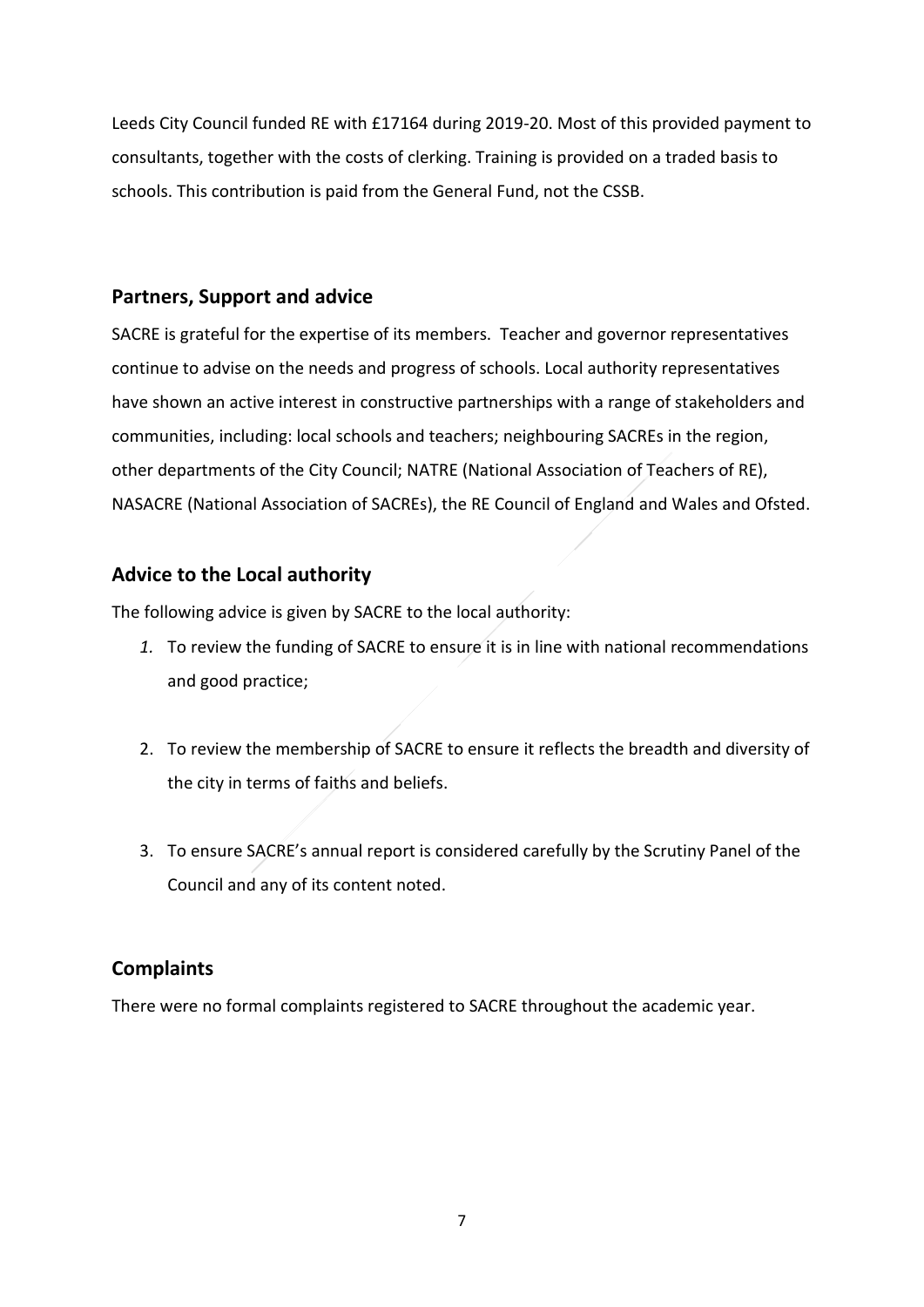#### **West Yorkshire Collaboration**

For a few years, regional SACREs have held an annual joint meeting but we have aspired to develop closer collaboration across West Yorkshire, maintaining the diversity across the local areas but also recognising our shared interests and experiences. The two projects of the Syllabus and Voices and Viewpoints underline this opportunity.

During the year Leeds SACRE agreed to join with the other four SACREs in West Yorkshire in establishing a joint meeting for chairs and vice chairs, along with advisers, each term. We have called this WYSACRE. This will probably normally be held on on-line, even once the pandemic subsides, though we may choose to meet face to face on occasions. For the first time it was good to include Wakefield in this partnership so it includes the whole region. Perhaps this is particularly significant in the year in which West Yorkshire has elected its first 'Metro Mayor'.

All the legal responsibilities of local SACREs remain but WYSACRE will enable the sharing and pooling of ideas in a regional group. The group first met in June 2021

In general, WYSACRE meetings will:

- Be a forum for regular communication between local SACREs, sharing common issues for RE and possible responses;
- Be able, as appropriate, to produce common materials such as guidance on specific areas;
- Explore possibilities of regional SACRE events or professional development for teachers;
- Provide a common voice for SACREs across West Yorkshire;
- Evaluate and support the RE syllabus and suggest future developments [for the four SACREs that share a common syllabus].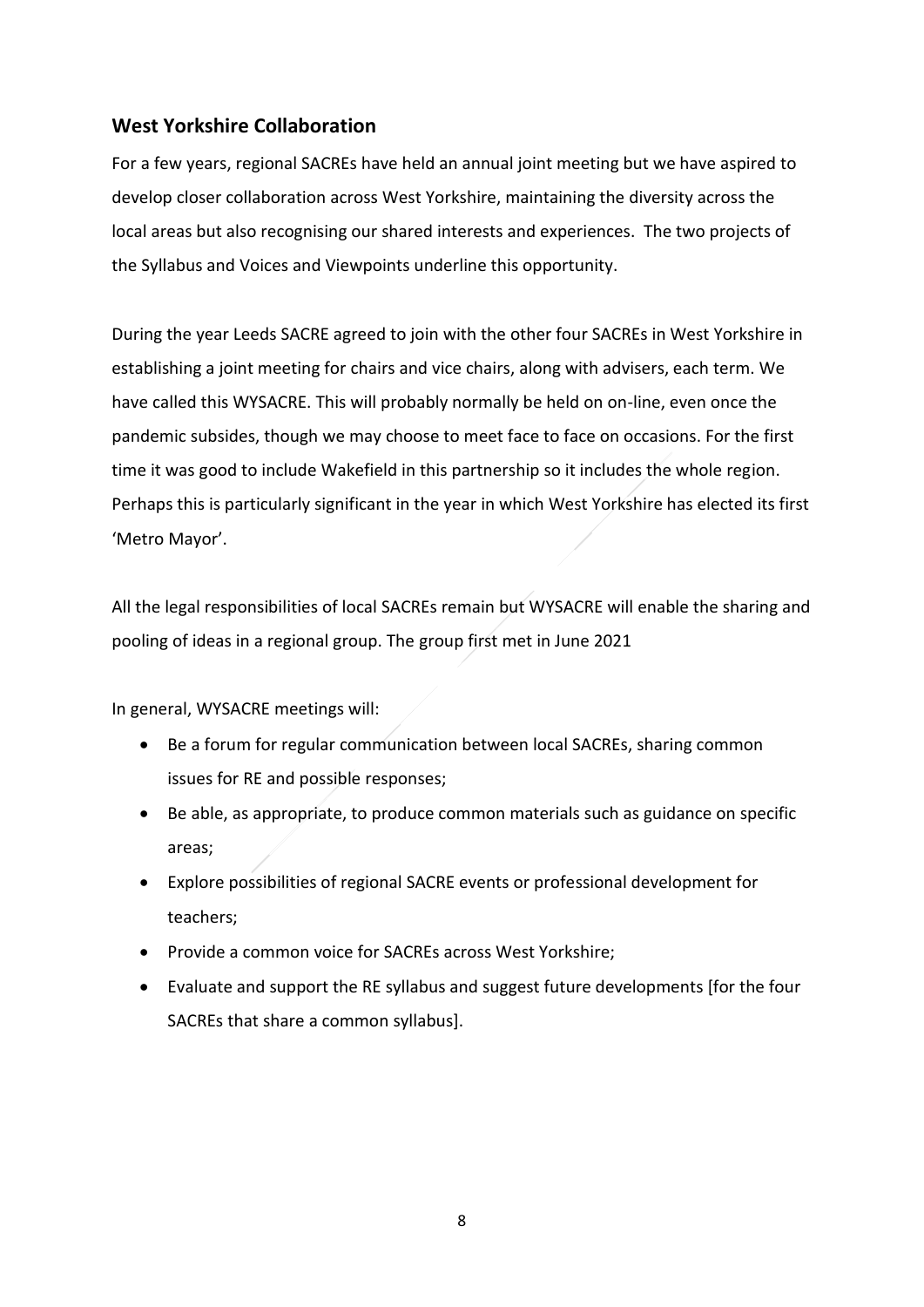## **Religious Education**

#### **The Local Agreed Syllabus**

During 2020 our neighbours in Bradford reviewed their local agreed syllabus and, after due consideration and consultation, decided to adopt the syllabus shared by Leeds, Calderdale and Kirklees, 'Believing and Belonging.' Leeds SACRE welcomed this development as an important collaboration across the region. As a result, some tweaks and adjustments were made to the syllabus and its resources to ensure it was inclusive to all four authorities now using the curriculum.

This was also used as an opportunity to refresh some supporting content to take account of national changes since 2019. There are revised sections, aimed at helping schools plan their curriculum intent and ensuring that a broad, balanced and robust RE curriculum is delivered. The main changes include:

- A new section on designing an RE curriculum, including advice on Intent, Implementation and Impact;
- A revised section on Early Years and Foundation Stage to take account of the EYFS reforms framework 2020-21;
- Some updating of the guidance for RE and special educational needs;
- A new section summarising support for RE in West Yorkshire (p 81).

The 'refreshed' syllabus was agreed by Leeds SACRE but there are no changes to the statutory requirements, nor to the expected coverage of the curriculum. It is not a new syllabus. However, it has been a chance to remind schools about the syllabus and to offer support and information through networks and links with headteachers.

This syllabus is the statutory curriculum for all maintained schools in the city. Other academies and free schools must teach RE according to the requirements of their trust deed or funding agreement. Although SACREs and local authorities do not have any responsibility or authority for their curriculum, it welcomes use of these resources by all local schools.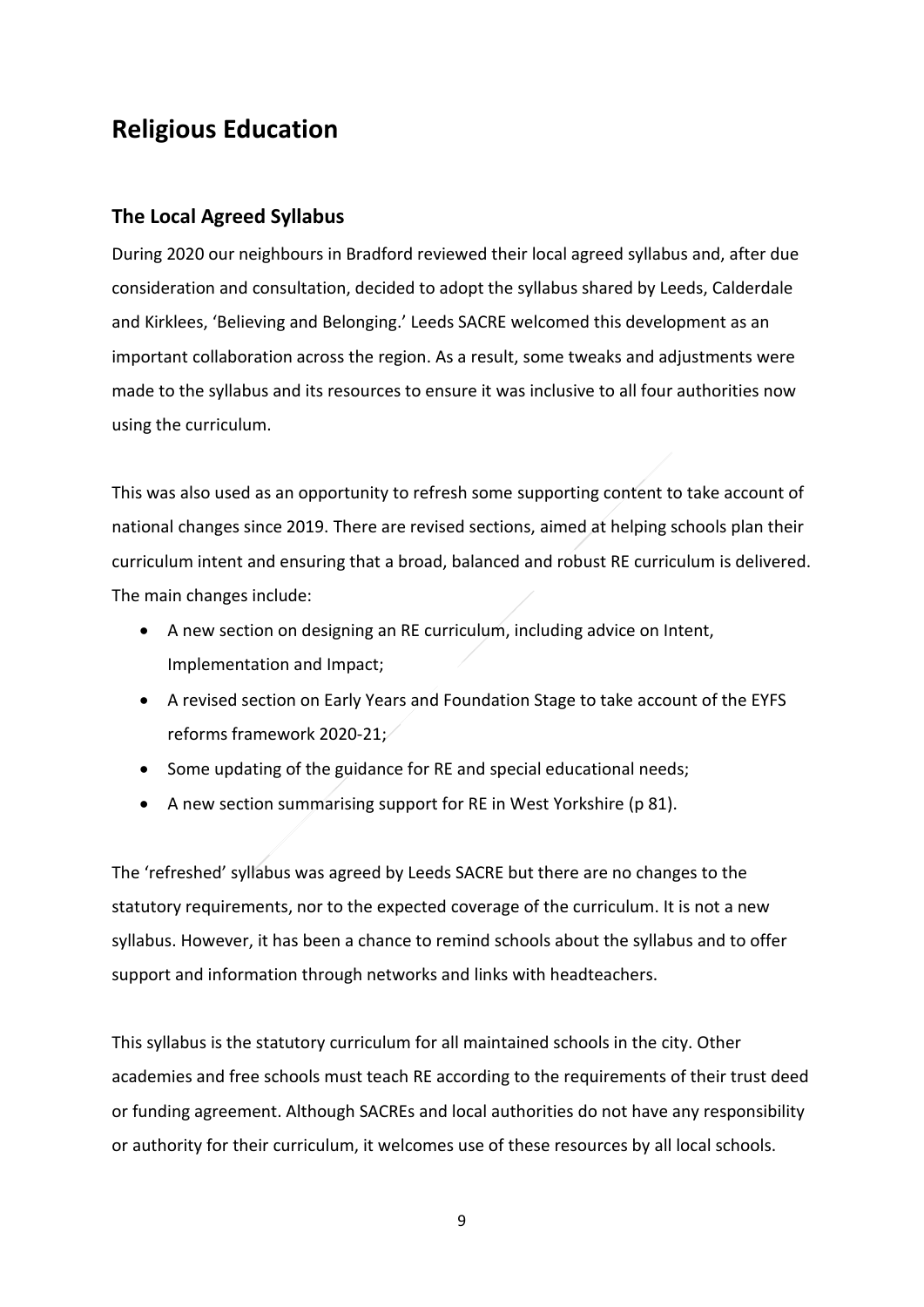#### **Professional Support**

SACRE advises and supports the work of the Learning Partnership and the RE Consultants. Inevitably most of the day to day work is undertaken by these professionals as employees and contractors of the Council. During the year this professional support continued through two consultants, Alastair Ross (SACRE and secondary schools) and Helen Rivers (primary schools, training and general RE enquiries), who are contracted through Pennine Learning, a small local company specialising in RE and community cohesion. Together the two consultants provide forty days support per year in total, though this is arranged as flexibly as possible to facilitate effective working with schools and others. They also support SACREs and RE in Calderdale and Kirklees, enabling appropriate collaboration and partnership.

A secondary Subject Leaders Development Meeting (SLDM) is organised by the Learning Partnership and organised by two leading teachers, supported by Liz Smith from the Learning Partnership. SLDMs took place each term, virtually. In the summer term the SLDM welcomed Dr Richard Kueh, HMI and Ofsted lead for RE.

Through the Learning Service and the RE consultants, support has been available to schools, and used by teachers, in a number of ways, including:

- The provision of a range of on-line resources for remote RE teaching;
- Maintenance of the syllabus and its schemes of work, including prompt response to queries or difficulties;
- On-line consultancy over specific or general RE issues;
- Availability by phone, email or virtual meetings throughout the crisis;

A range of guidance continues to be available to Leeds schools on a wide range of related areas, including:

- RE Policy
- Withdrawal from RE
- Collective Worship
- Celebrating Diversity
- Engaging with faith communities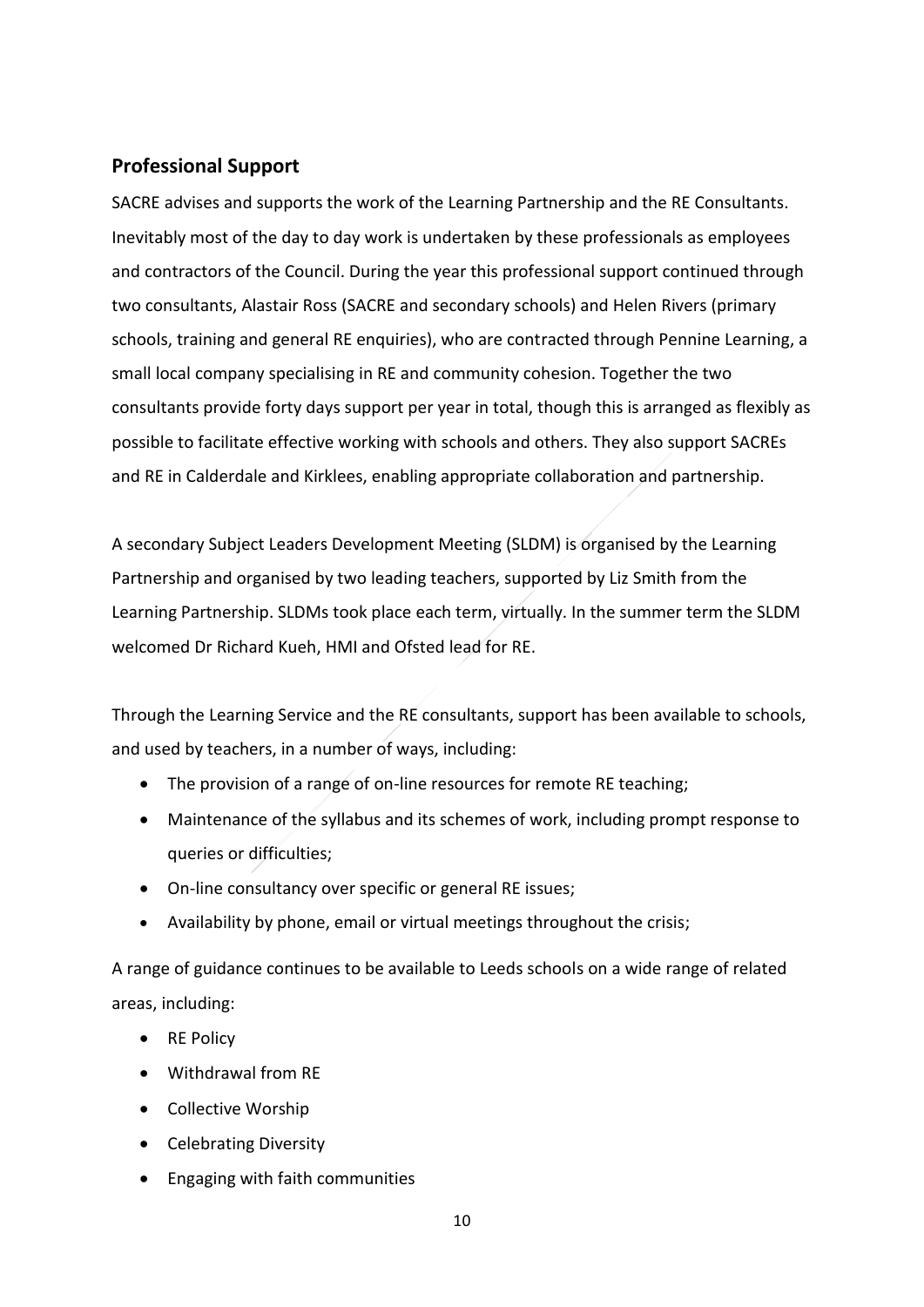In addition, a half termly newsletter and index of resources is available to all schools, together with a directory of possible visits and visitors.

#### **Provision of Training**

SACRE does not directly provide other training but recognises and encourages the comprehensive provision of training and support through Leeds Learning Improvement's traded offer. This has included a termly primary network meeting and a day course for new RE coordinators. A successful series of webinars on subject knowledge of world faiths took place during the summer and included guests from faith communities. These were held in cooperation with partner local authorities and it is planned to repeat and extend these in the year ahead. In addition, a full range of CPD and consultancy will be available through Leeds for Learning.

#### **RE Reviews and City of Leeds RE Award**

The review and award continue to be available on line and we expect and hope that face-to-face reviews will begin early in 2021-22.



#### **Examinations**

In January 2021, the prime minister announced that for the second year in a row, exams would not be taking place. Following a joint consultation between Ofsted and the DfE, the following process for generating teacher assessed grades (TAGs) was agreed:

- Students' performance would be judged on the content they have been taught, whether this was in the classroom or via remote learning.
- The grades submitted would be a fair, reasonable and carefully considered judgement across a broad range of evidence.
- Types of evidence which could be used included past papers, coursework, centre devised tasks relating to the specification and records of the standard of work produced over the course of study.
- More recent work would more likely to be representative of student performance.
- To ensure this was a robust principle it was also determined that: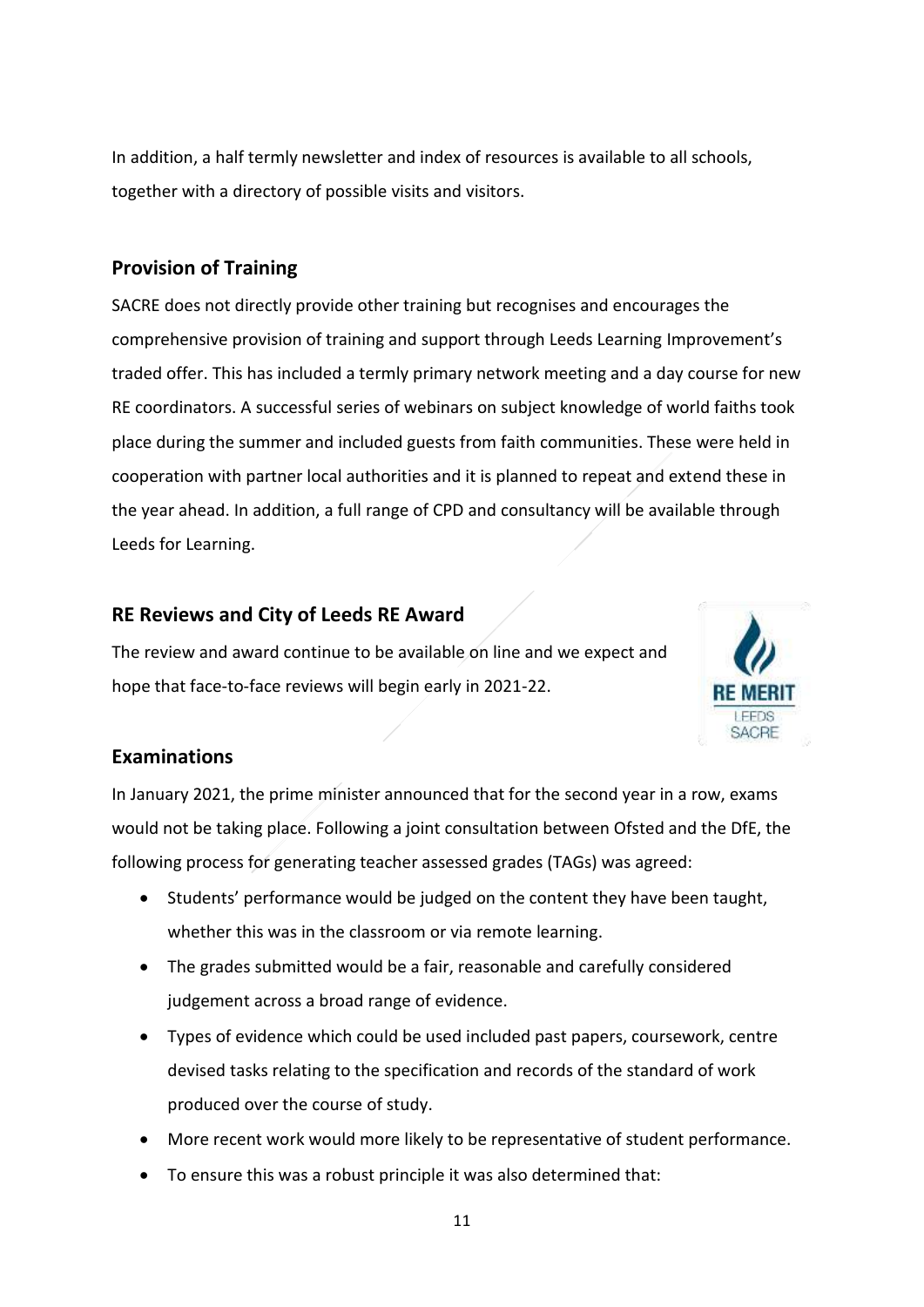• Heads of centre would need to confirm that students had been taught sufficient content to provide the basis of a grade.

Each centre would put in place an internal quality assurance process.

- Exam boards would check a sample of evidence used to award grades in some centres.
- Heads of centre would confirm that the exam board requirements had been met.
- Each grade for a subject would be signed off by 2 teachers in that subject, one of whom would be the subject lead.

The DfE made it clear that the outcomes from this process would not be used in performance tables or by Ofsted. As a result, the local authority made the decision that it would not collect school level data.

This means that there is no internal or external way of knowing the RE results in Leeds this year. Even if this information were available, comparisons with last year and previous year would not be valid as a different process was used to generate the grades.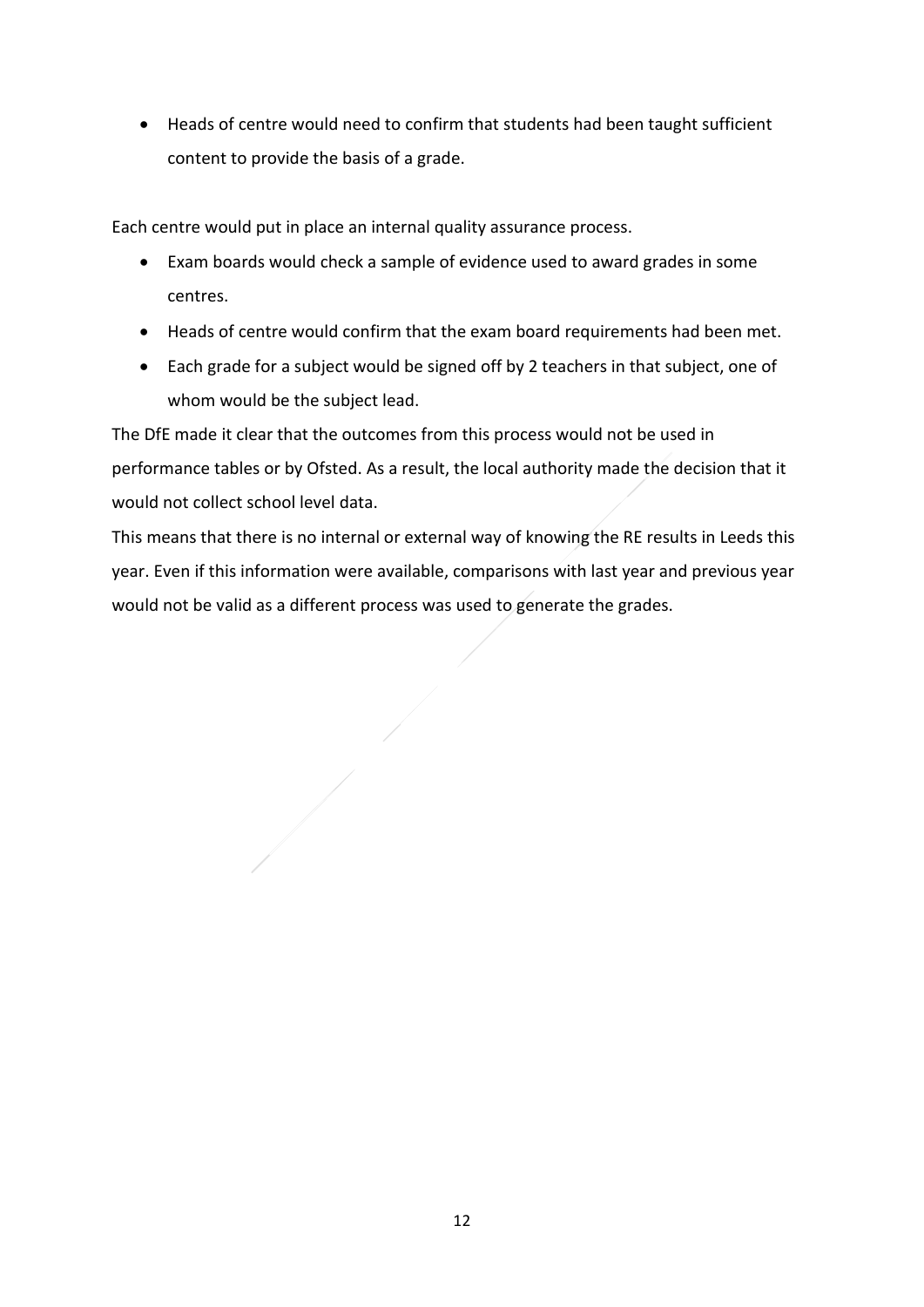## **Collective Worship**

Through the consultant SACRE is always ready to advise or support schools on request though the scope of 'live' support has been limited during the past year.

A half day course has been held on-line to support schools in developing an effective and inspiring programme.

These questions may be helpful in reflecting on the value and effectiveness of collective worship in school:

- 1. Collective: How does the assembly celebrate and promote a sense of community within the whole school (or group)?
- 2. Educational: Is there a clear aim and focus, with appropriate learning? Does it engage and interest pupils and staff?
- 3. Spiritual: How does the assembly nurture pupils' awareness of their beliefs and values - and those of others (including non-religious beliefs)? How does it develop a sense of the meaning, purpose and value in their lives?
- 4. Reflective: Is there space and opportunity for thoughtful reflection, in the assembly or as a follow up? If prayers are used do these allow for different approaches and responses?
- 5. Inclusive: How does the assembly programme develop understanding of different perspectives and cultures? How does it promote values of tolerance, diversity and equality?
- 6. Responsive: How did pupils respond and participate?

Parents have a statutory right to withdraw their children from collective worship. During the year guidance on good practice and protocols for withdrawal has been prepared and is available to schools. SACRE recognises parents' legal rights but hopes all children will be enabled to receive stimulating and balanced RE as part of their entitlement to a broad curriculum. Guidance is also provided to schools in fulfilling statutory obligations over collective worship and promoting good SMSC development.

13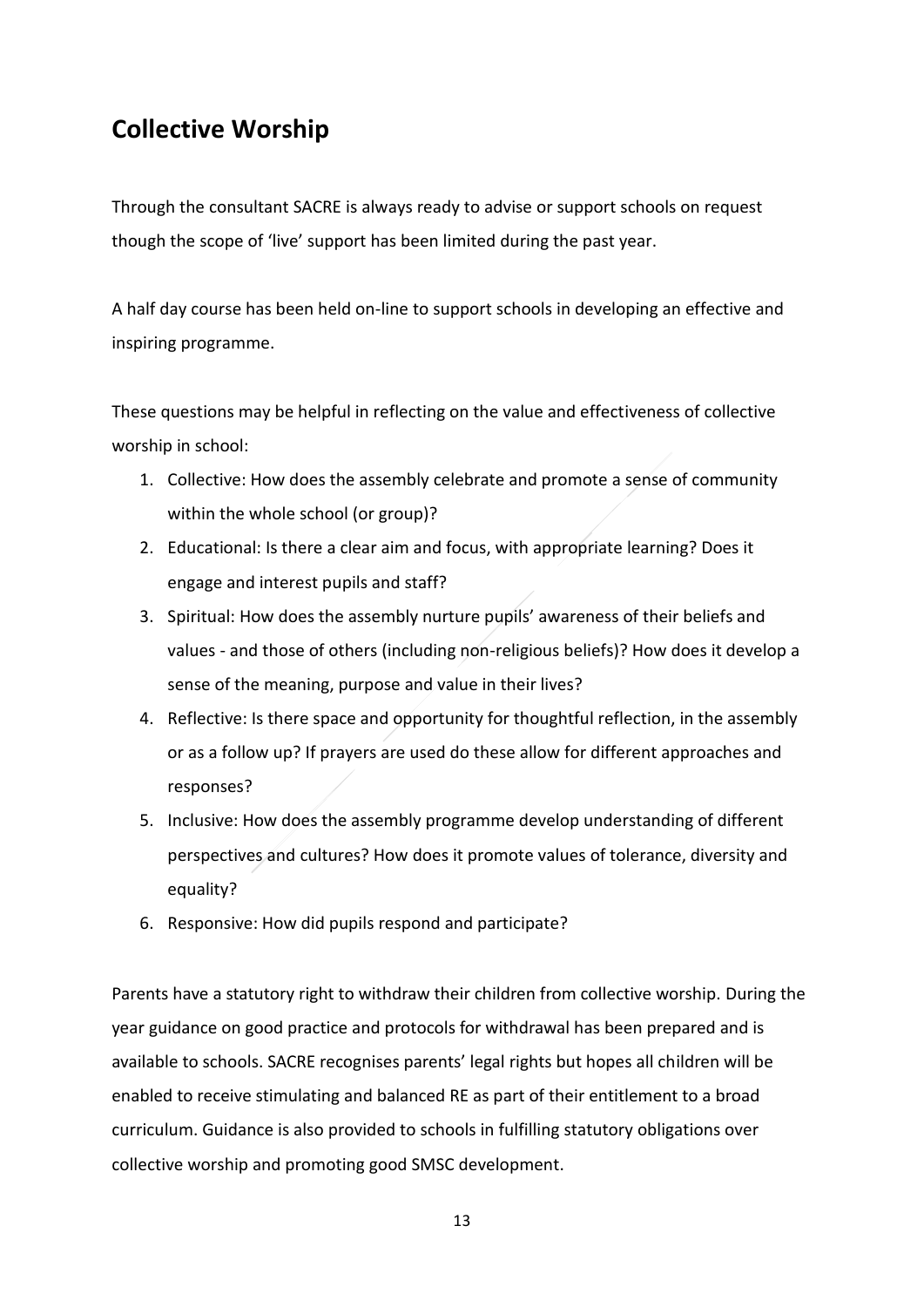#### **Complaints and determinations**

There were no complaints made during the year to SACRE about Collective Worship. There are no determinations to vary statutory requirements in any maintained school in Leeds. Responsibility for determinations in English academies and free schools rest with the Schools Funding Agency.

 $\overline{\phantom{a}}$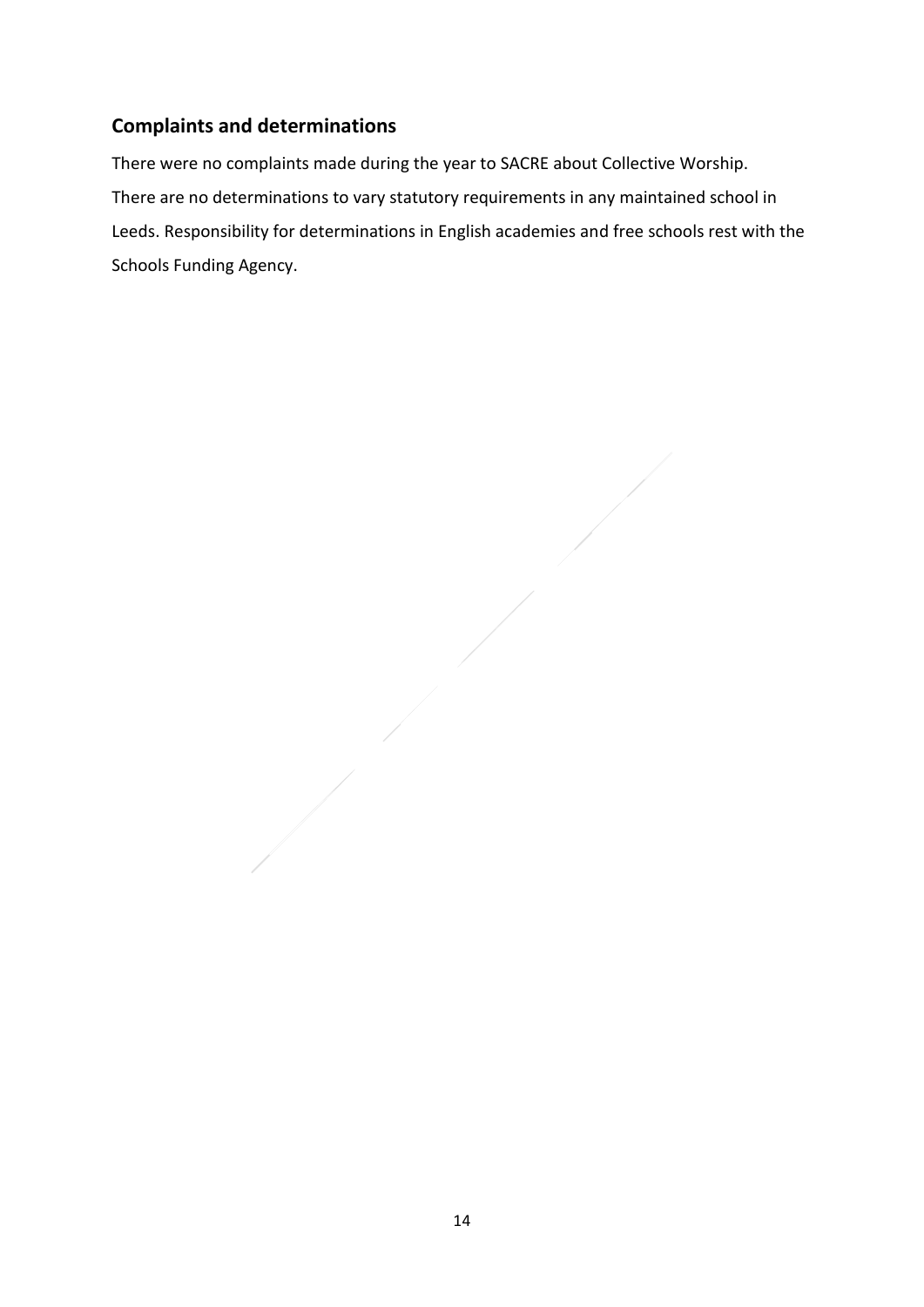## **Wider perspectives: collaboration and understanding**

#### **Welcoming Schools**

Visits to local places of worship and links with faith communities can contribute to our obligation to promote fundamental values of respect and tolerance. They also broaden pupils' experience and perspectives and develop their critical thinking skills.

During the past year schools and faith communities have adapted to make use of conferencing technology in order to carry out 'virtual visits'. It is anticipated that 'virtual' sessions, including tours, will continue to be offered and promoted. A directory of faith visits and visitors is circulated to all schools – this includes the offer of online 'visits'. Partnership work across West Yorkshire, combined with conferencing technology, has enabled contact with a wider range of faith communities including an increased number of Jewish communities and Islamic organisations offering visits.



Free training is offered to faith communities in order to inform them of the requirements of the Leeds RE Syllabus, and to support them in hosting visits from schools. The training sessions moved online last year. Training will continue to be offered online in the coming year to enable participants from across the region to attend.

Primary schools from Leeds and Kirklees participated in an online interfaith conference. A morning of learning and activities focused on the importance and deeper meanings behind well-known Spring festivals such as Pesach, Holi, Easter, Ramadan and Vaisakhi. This was followed by afternoon sessions on Zoom to give pupils the chance to meet and question faith representatives from Christian, Muslim, Hindu, Sikh and Jewish communities.

An audit tool and consultancy support has been made available for promoting tolerance and understanding of different faiths in schools. This has been promoted via Leeds for Learning and in RE networks.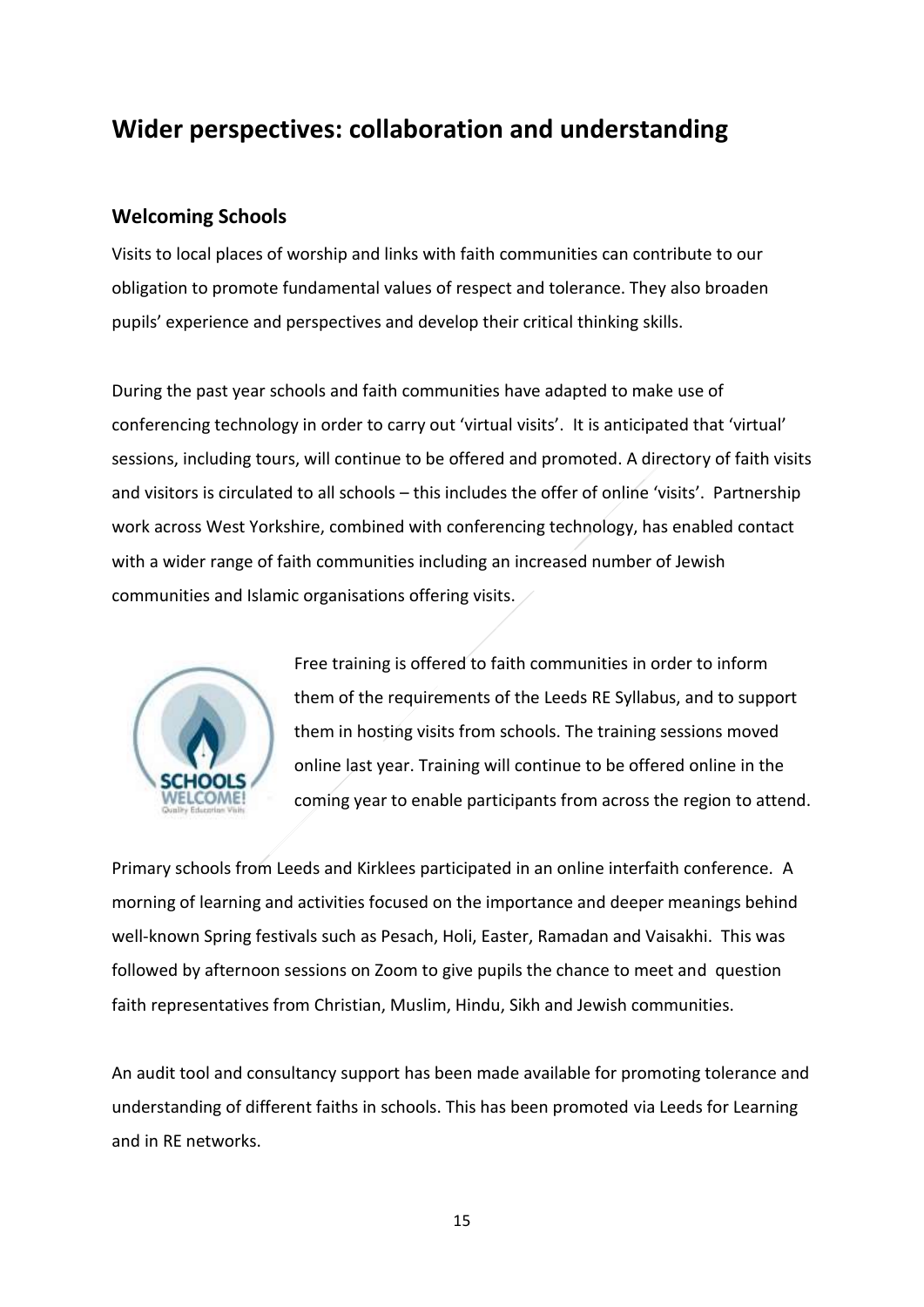Many schools find it invaluable to arrange links and visits to help broaden understanding and experience of our communities and world. These occasions can contribute to our obligation to promote fundamental values of respect and tolerance. They also broaden pupils' experience and perspectives and develop their critical thinking skills.

To support schools and faith communities a directory of possible visits and visitors is regularly updated. It includes individuals who are willing to come into school and bring some direct engagement with faith communities. It also includes some general information about places and organisations.

#### **Westhill Project**

Leeds SACRE has been awarded a Westhill grant to support Religious Education in the local area. Alongside some additional funding from Kirklees and Calderdale SACREs, this grant will fund the production of two professionally produced films to introduce young people to local faith communities. The first film will focus on a synagogue in Leeds; this will widen access to the Jewish community across the city and to other areas of West Yorkshire with no local synagogue. A similar, second film will be created in conjunction with the local Sikh community to introduce the gurdwara. The films will be offered to schools, alongside supporting materials and the option of a live session online or in person with representatives of the faith community.

#### **Relationships, Sex and Health Education**

Since September 2020 schools have been required to follow statutory guidance on teaching Relationships, Sex and Health Education (RSHE) in English schools. These are deeply personal areas of human life, where facts, feelings, values and experiences all intertwine. Accuracy, sensitivity and safety are all key ingredients in helping children and young people understand how to live healthy and fulfilled lives with integrity and respect. This has always been a sensitive area and perhaps nowhere more so than at the interface between beliefs, sex and relationships. Standing Advisory Councils on RE (SACREs) are responsible for what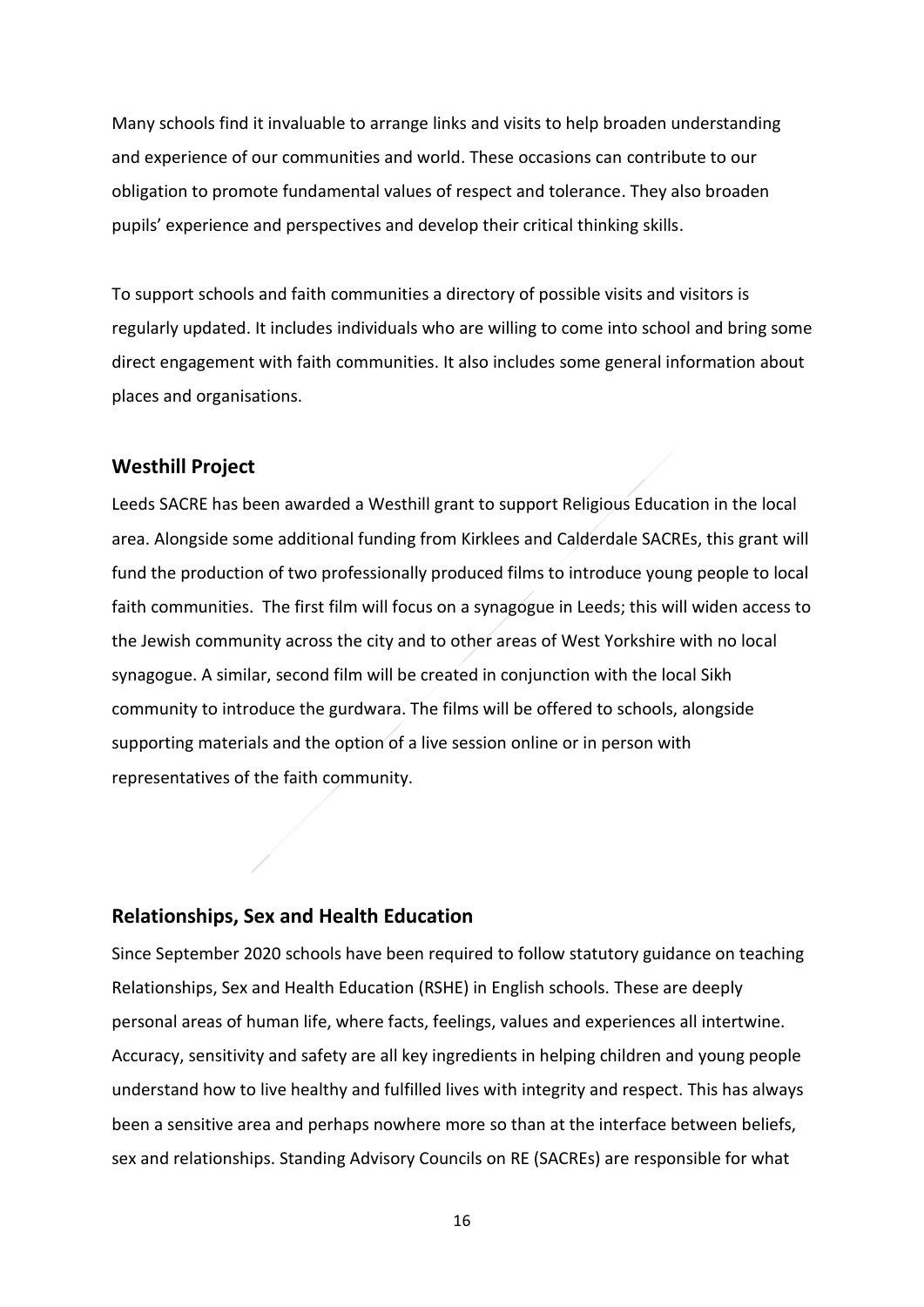their title says, Religious Education. We do not have a remit for RSHE and point schools and parents to the national and local guidance provided. However, recognising the links between RSHE and beliefs, Leeds SACRE, in partnership with Calderdale, Kirklees and Bradford, felt it would be helpful to offer some signposts and support to schools, teachers, parents and governors. In September, they formed a small working group of SACRE members and local authority advisers to prepare an anthology of authentic and diverse faith perspectives on the areas covered in RSHE, along with some basic background information. Over the year the group presided over the compilation of these materials and involved over 40 members of faith communities, including SACRE members.

The aims were:

- To offer a range of viewpoints from people of faith about the specific areas covered in the RSHE curriculum. (Not all of these are covered at every key stage);
- To support teachers with background information, so building knowledge, sensitivity and confidence;
- To reassure parents that faith perspectives are recognised;
- To signpost appropriate sources of guidance.

The document, 'Voices and Viewpoints', was published in July 2021 after the agreement of all four SACREs and is being sent to all schools, along with the offer of coordinated training and briefing through local networks.

There are diverse approaches within and between faith communities and they cannot usually be typecast within a convenient religious or denominational label. 'Voices and Viewpoints' therefore represents a range of personal perspectives rather than a summary of 'official' teaching.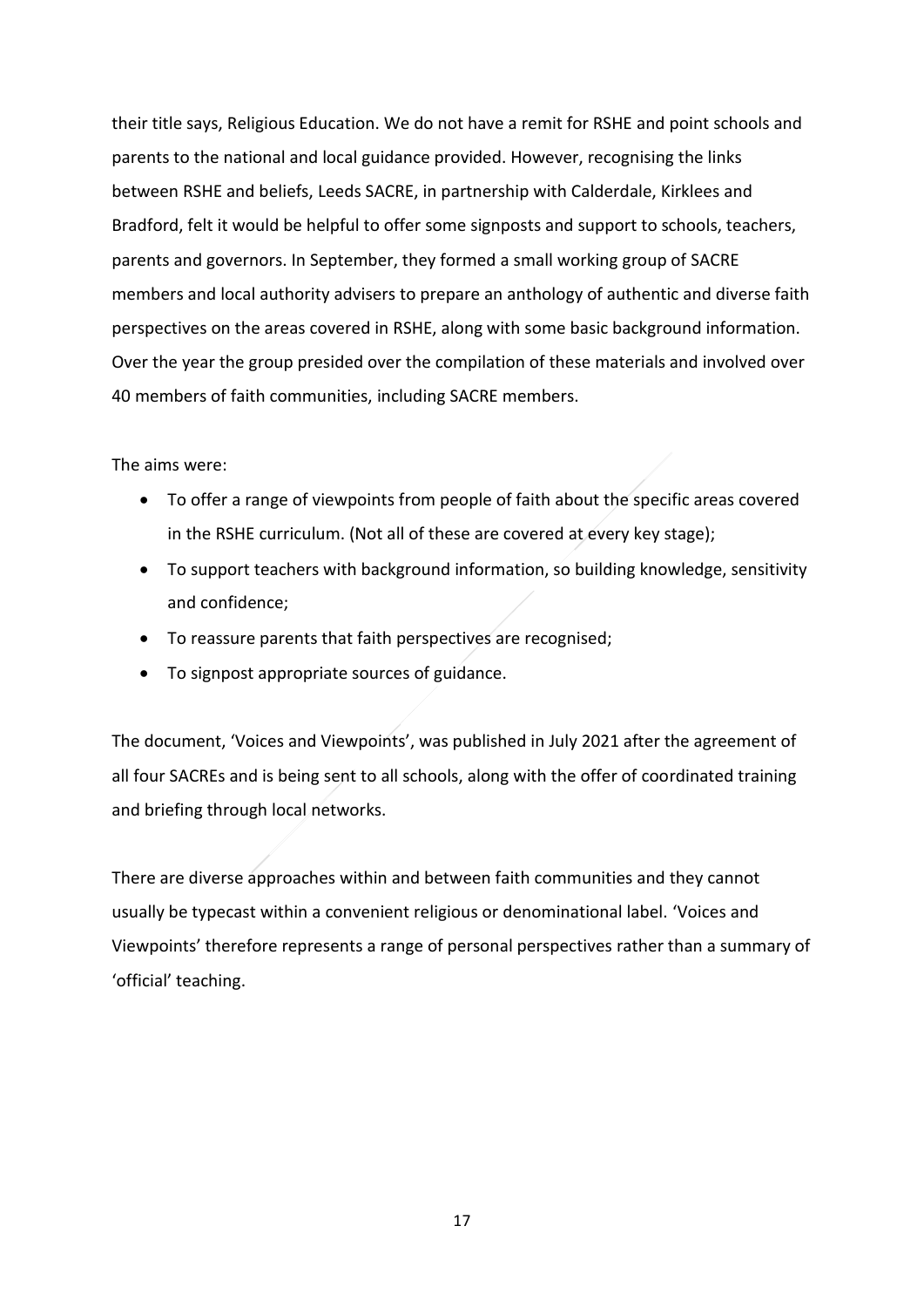## **Appendix: Membership of SACRE 2020-21**

This the membership list for SACRE during 2020-21

| <b>Committee A - Faith</b>                               |                                        |
|----------------------------------------------------------|----------------------------------------|
| <b>Representatives</b>                                   |                                        |
|                                                          |                                        |
| Vacancy                                                  | Bah'ai Community                       |
| <b>K Papagiannoupolos</b>                                | Orthodox Church                        |
| Saroj Chauhan                                            | Hindu Community                        |
| <b>Gail Taylor</b>                                       | Jewish Community                       |
| <b>Ruth Barlow</b>                                       | Methodist Church                       |
| <b>Shazia Mahmood</b>                                    | <b>Muslim Community</b>                |
| <b>Mahbuh Nazir</b>                                      | <b>Muslim Community</b>                |
| <b>Harvinder Sagoo</b>                                   | Sikh Community                         |
| <b>Nessa Nedd</b>                                        | Roman Catholic Church                  |
| <b>Russell Trudgeon</b>                                  | Pentecostal Church                     |
|                                                          |                                        |
| <b>Mr Mark Edon (Chair)</b>                              | Humanist Society of West Yorkshire     |
| <b>Pauline Leonard</b>                                   | Religious Society of Friends (Quakers) |
| <b>Sarah Leach</b>                                       | <b>Buddhist Community</b>              |
| Kerry Prest (does not attend                             | <b>Buddhist Community</b>              |
| meetings)                                                |                                        |
| <b>Committee B: Anglican Church</b>                      |                                        |
| <b>Janet Buttanshaw</b>                                  | Anglican Diocese of Leeds              |
| <b>Denise Brogden</b>                                    | Anglican Diocese of Leeds              |
| <b>Ann Nicholl</b>                                       | Anglican Diocese of Leeds              |
|                                                          |                                        |
| <b>Committee C: Teacher</b><br><b>Associations/Other</b> |                                        |
| <b>Leanne Ward</b>                                       |                                        |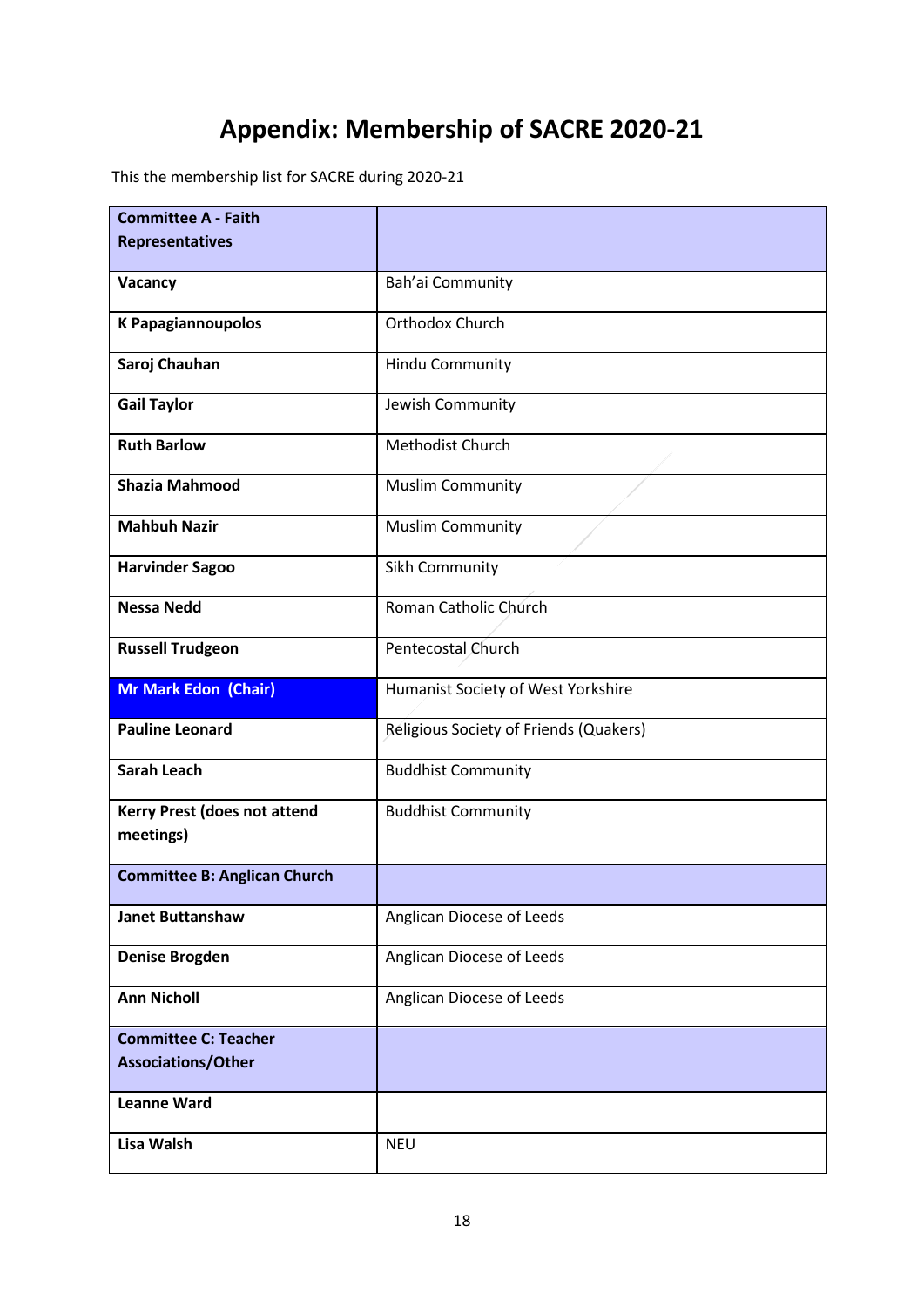| <b>Committee D: Local Authority</b> |                  |
|-------------------------------------|------------------|
| <b>Cllr Ryk Downes</b>              | Liberal Democrat |
| <b>Cllr Barry Anderson</b>          | Conservative     |
| <b>Cllr Mohammad Iqbal</b>          | Labour           |
| <b>Cllr A Scopes</b>                | Labour           |